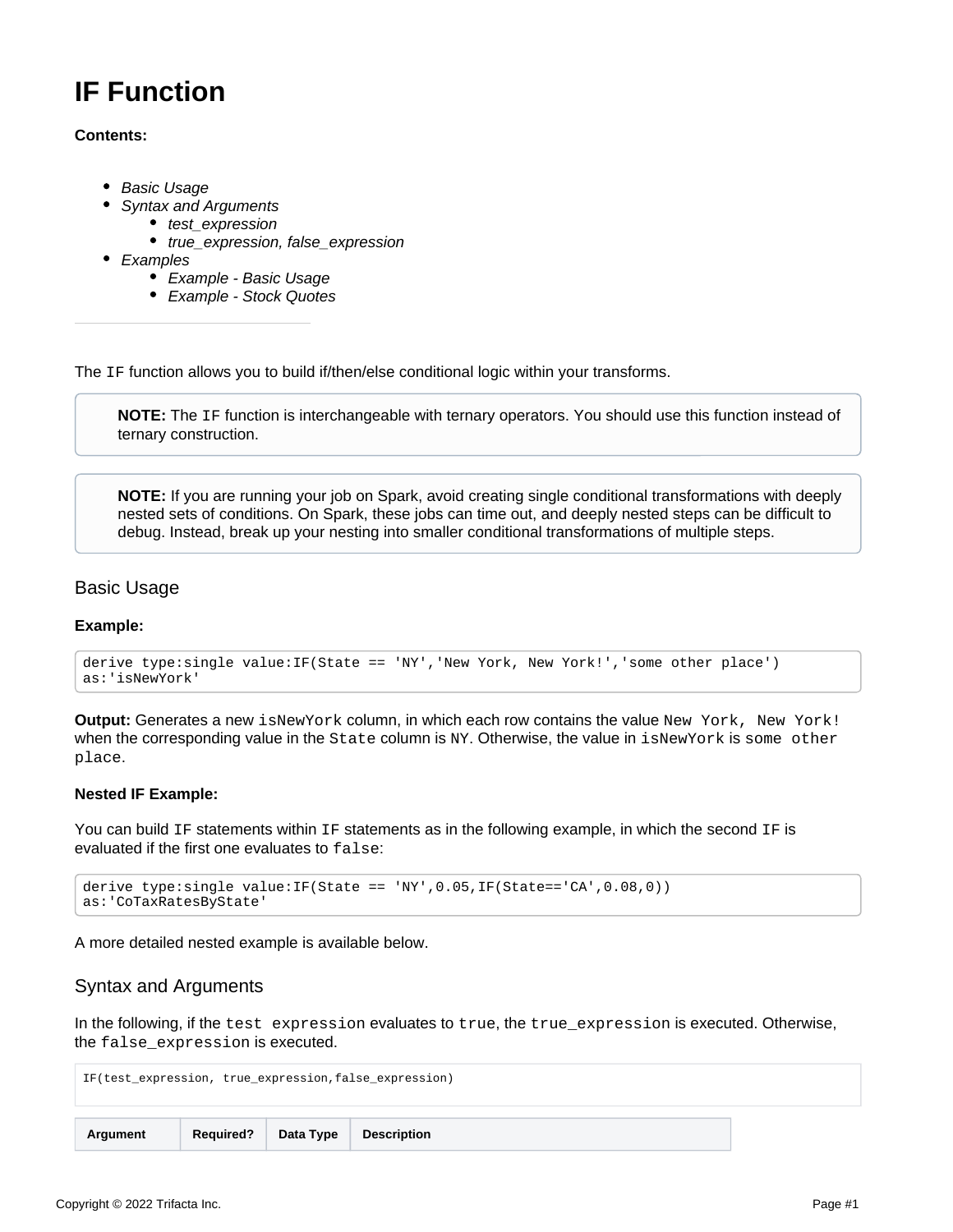| test_expression      | string | Expression that is evaluated. Must resolve to true or false |
|----------------------|--------|-------------------------------------------------------------|
| true_expression      | string | Expression that is executed if test expression is true      |
| false_expression   N | string | Expression that is executed if test expression is false     |

All of these expressions can be constants (strings, integers, or any other supported literal value) or sophisticated elements of logic, although the test expression must evaluate to a Boolean value.

For more information on syntax standards, see [Language Documentation Syntax Notes](https://docs.trifacta.com/display/r064/Language+Documentation+Syntax+Notes).

#### <span id="page-1-0"></span>**test\_expression**

This parameter contains the expression to evaluate. This expression must resolve to a Boolean (true or false) value.

#### **Usage Notes:**

| <b>Required?</b> | Data Type                                              | <b>Example Value</b>                              |
|------------------|--------------------------------------------------------|---------------------------------------------------|
| Yes              | String (expression that evaluates to true or fa<br>lse | (LastName == 'Mouse' && FirstName ==<br>'Mickev'' |

## <span id="page-1-1"></span>**true\_expression, false\_expression**

The true\_expression determines the value or conditional that is generated if the test\_expression evaluates to true. If the test is false, then the false\_expression applies.

These expressions typically generate output values and can use a combination of literals, functions, and column references.

- A true expression is required. You can insert a blank expression ( "").
- If a false expression is not provided, false results yield a value of false.

#### **Usage Notes:**

| <b>Required?</b> | Data Type | <b>Example Value</b>                    |  |
|------------------|-----------|-----------------------------------------|--|
| Yes              |           | String (expression) See examples below. |  |

## <span id="page-1-2"></span>Examples

**Tip:** For additional examples, see [Common Tasks](https://docs.trifacta.com/display/r064/Common+Tasks).

## <span id="page-1-3"></span>**Example - Basic Usage**

#### Example data:

| x     |       |
|-------|-------|
| true  | true  |
| true  | false |
| false | true  |
| false | false |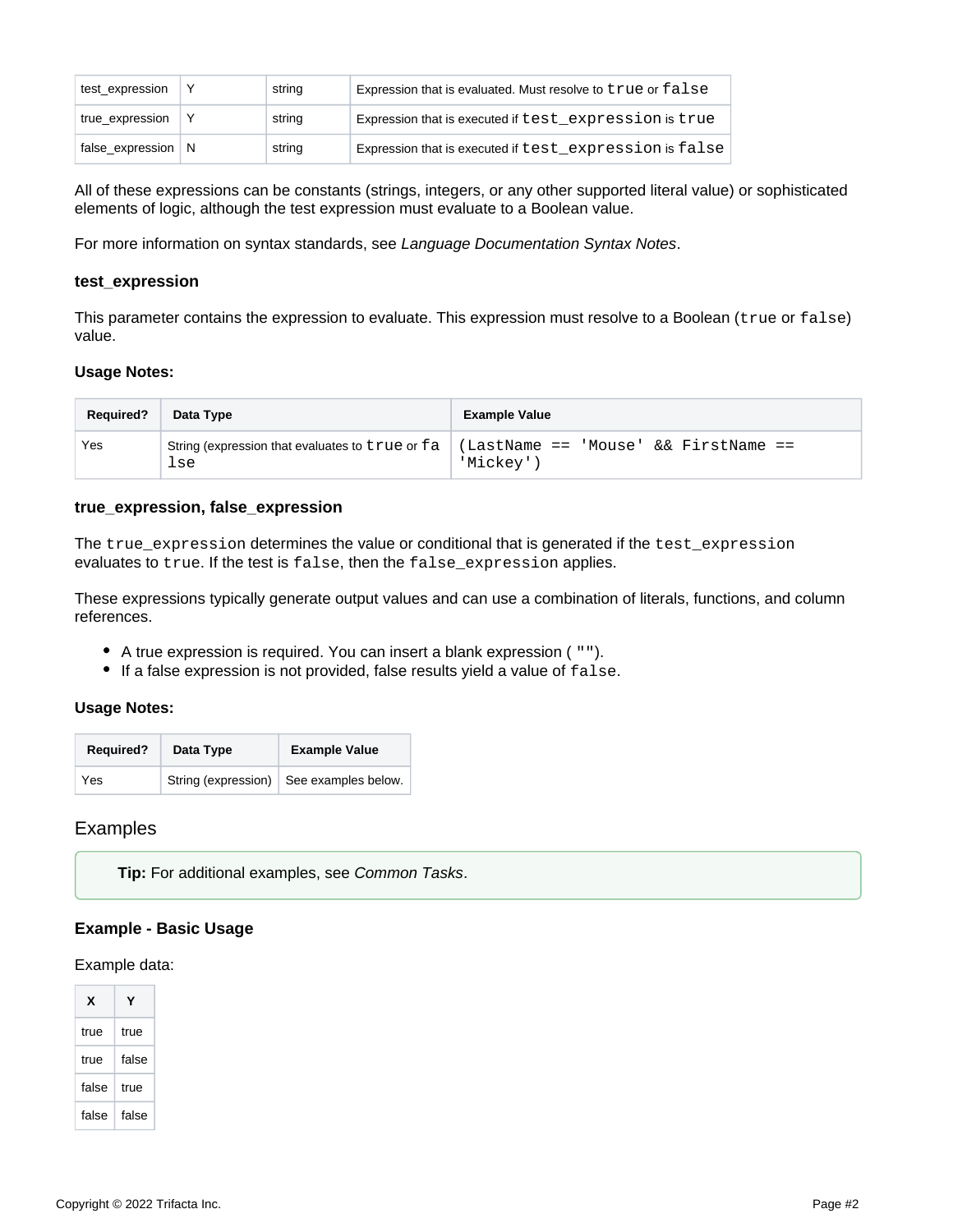# **Transforms:**

derive type: single value:  $IF((X == Y), 'yes', 'no')$  as: 'equals'

#### **Results:**

Your output looks like the following:

| x     | Υ     | equals |
|-------|-------|--------|
| true  | true  | yes    |
| true  | false | no     |
| false | true  | no     |
| false | false | ves    |

## <span id="page-2-0"></span>**Example - Stock Quotes**

This example demonstrates how you can chain together multiple if/then/else conditions within a single transform step.

You have a set of stock prices that you want to analyze. Based on a set of rules, you want to determine any buy, sell, or hold action to take.

#### **Source:**

| <b>Ticket</b> | Qty | <b>BuyPrice</b> | <b>CurrentPrice</b> |
|---------------|-----|-----------------|---------------------|
| GOOG          | 10  | 705.25          | 674.5               |
| FB            | 100 | 84.00           | 101.125             |
| AAPI          | 50  | 125.25          | 97.375              |
| <b>MSFT</b>   | 100 | 38.875          | 45.25               |

## **Transform:**

You can perform evaluations of this data using the IF function to determine if you want to take action.

**NOTE:** For a larger dataset, you might maintain your buy, sell, and hold evaluations for each stock in a separate reference dataset that you join to the source dataset before performing comparisons between column values. See [Join Panel](https://docs.trifacta.com/display/r064/Join+Panel).

To assist in evaluation, you might first want to create columns that contain the cost (Basis) and the current value (CurrentValue) for each stock:

derive type:single value:(Qty \* BuyPrice) as:'Basis'

derive type:single value:(Qty \* CurrentPrice) as:'CurrentValue'

Now, you can build some rules based on the spread between Basis and CurrentValue.

**Single IF version:** In this case, the most important action is determining if it is time to sell. The following rule writes a sell notification if the current value is \$1000 or more than the cost. Otherwise, no value is written to the action column.